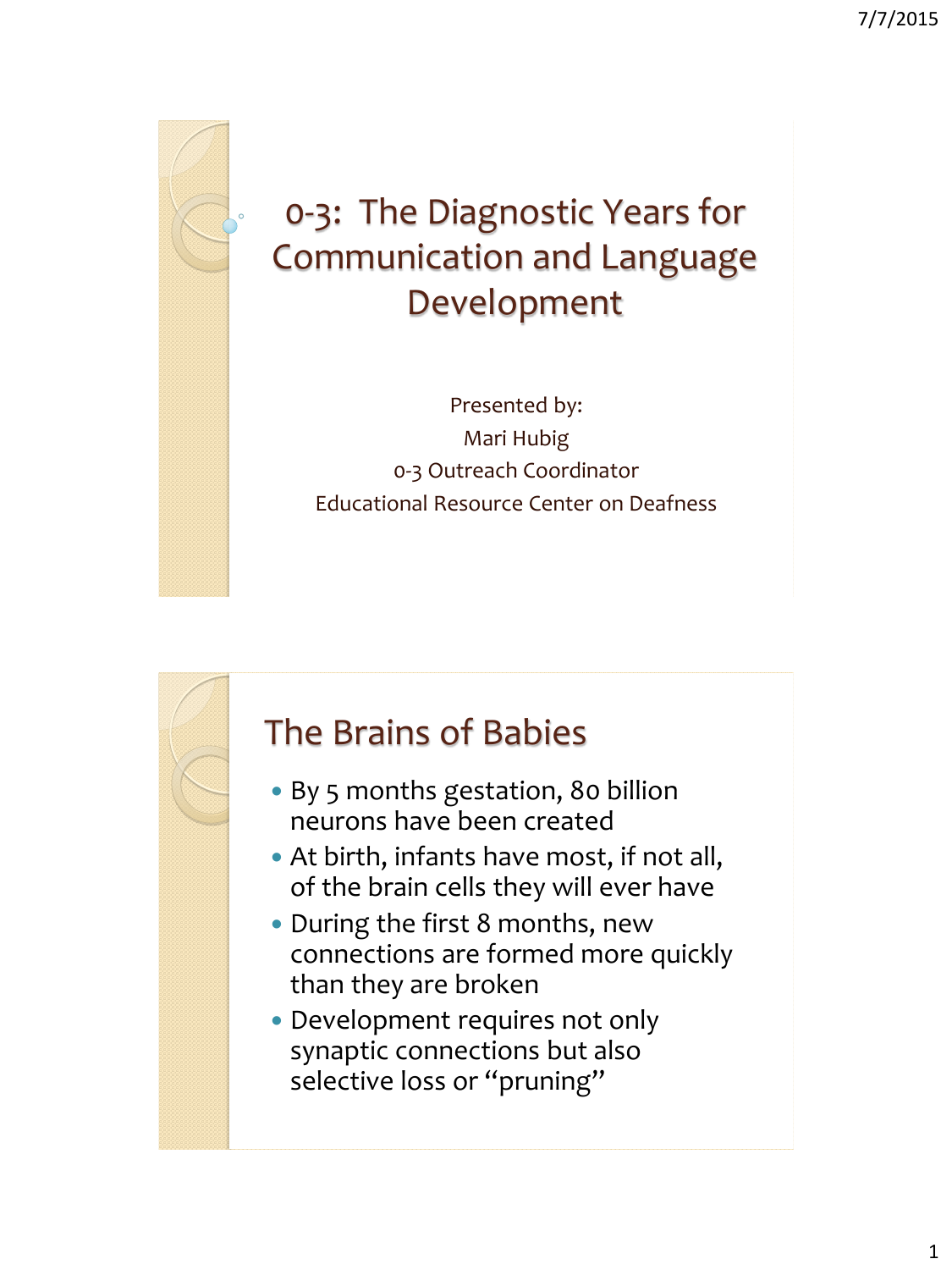

# Pruning the Brain

- Connections that are weaker, ineffective, or unused are removed by "pruning"
- Experiences determine which connections are pruned and which are strengthened
- After the first birthday, pruning occurs more quickly
- The pruning process allows the brain to adapt to its environment
- These adaptations allow the young child to continue to learn



- Neuroplasticity is the ability of the brain to change easily with learning
- The brains of young children receive many different inputs and their brains make connections
- The child's "mental filing cabinet" is fluid and can take in large amounts of information with ease
- Pruning allows the brain to become more efficient
- As the brain ages, it becomes less "plastic" or easily modified
- Modifications continue through a person's life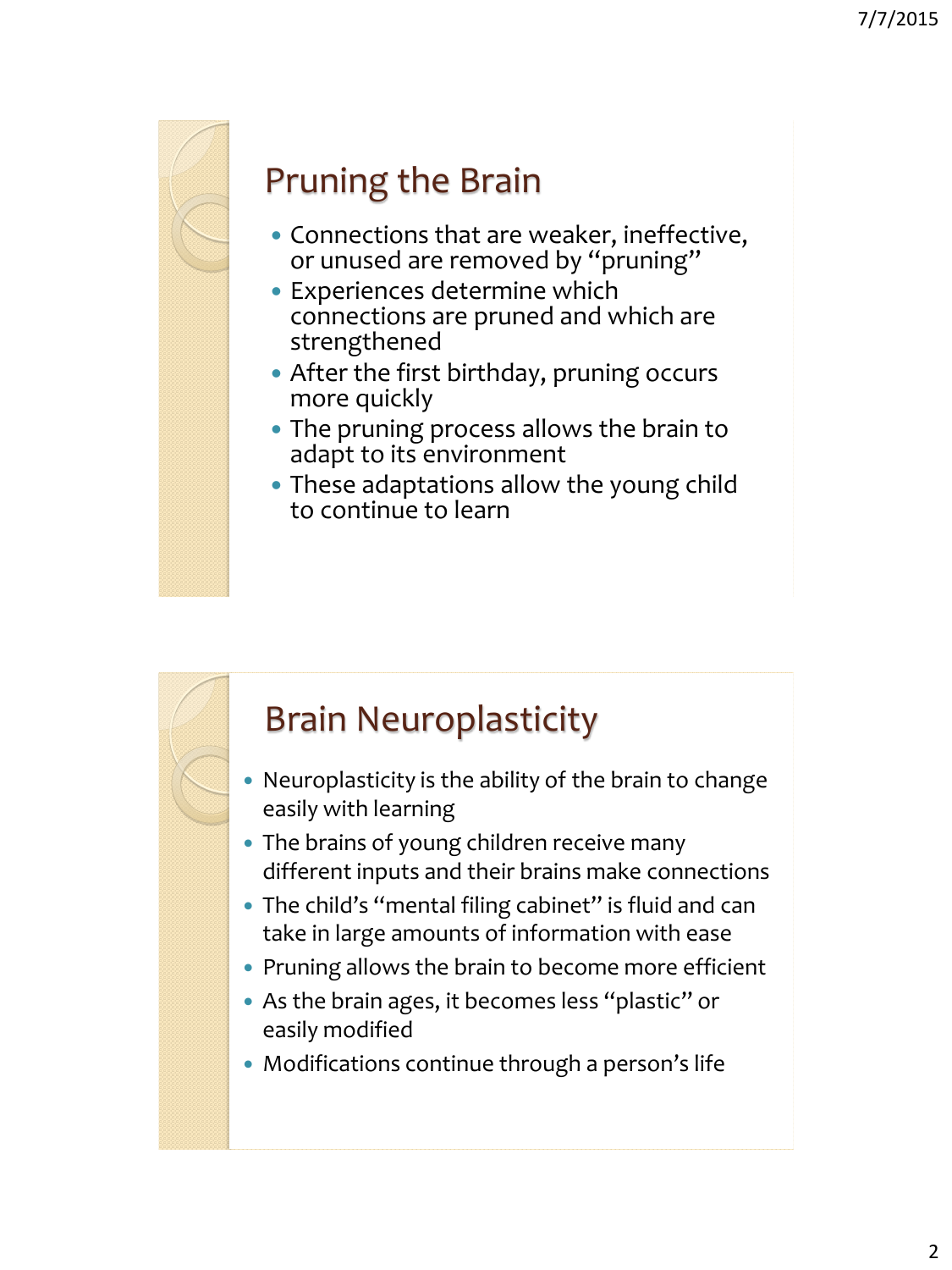

# Plasticity and Critical Periods

- Critical periods in language development still considered 0-3
- Brain research shows critical periods do not "end"
- As plasticity reduces, brain can still make new connections
	- Requires more time for the connections to stick
	- Requires more effort on the part of the learner



- 0-3 services are family oriented
- Parents have choices for communication and language
	- Choose a starting point
	- Parents & service providers have flexibility to revisit communication decisions regularly
- Consistency is a must regardless of changes
- We must empower parents to be advocates for the needs of their child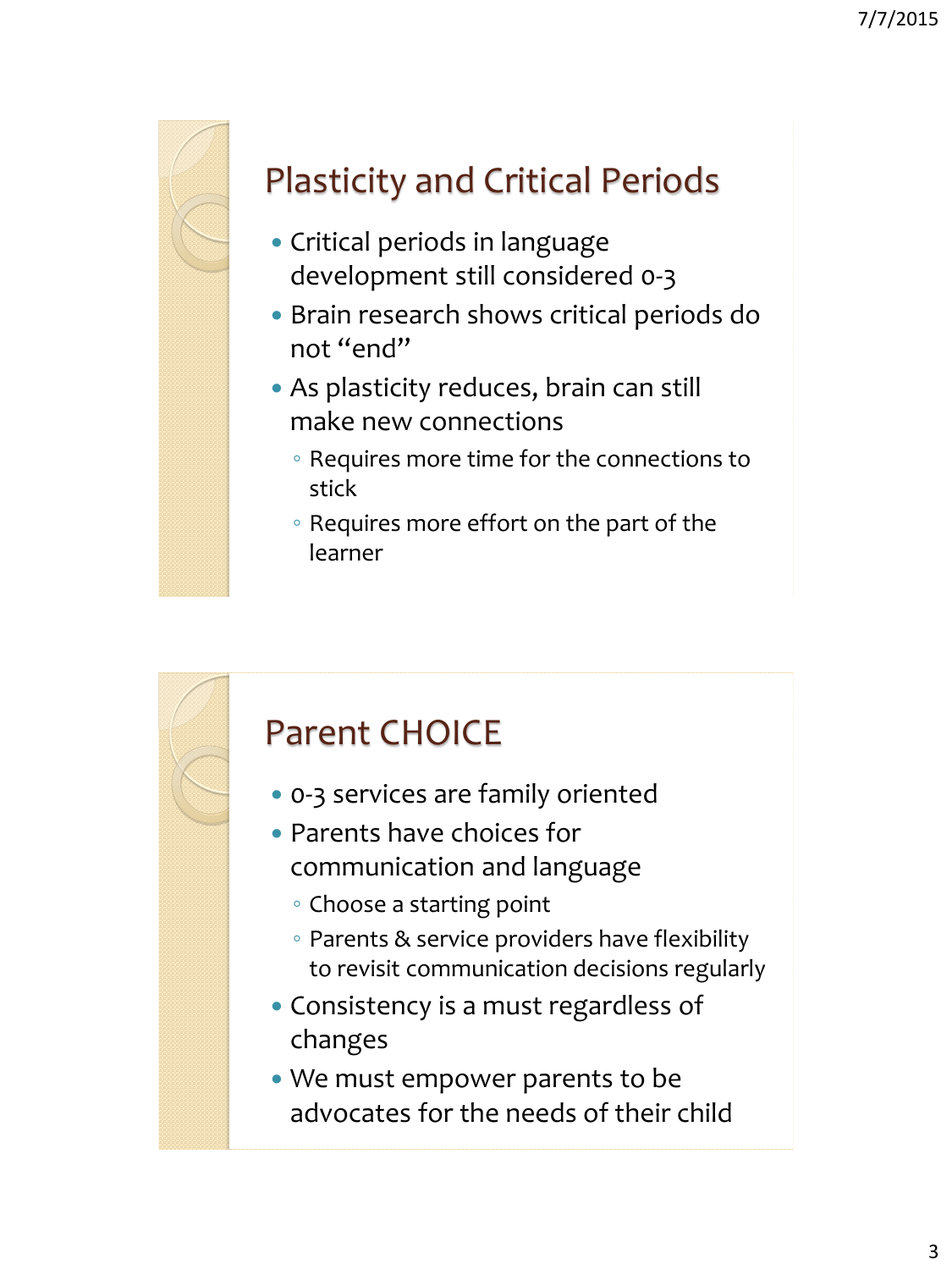

# Following the Child's Lead

- Audiograms and what they "tell" us
- Assumptions professionals make based on audiological information
- Do we really know what is "right" for others?
- Offering parents a buffet instead of a single serving
- Watching the child what does she show us is working *for her*?



- We have seen the past
- We have seen the struggles and successes
- Fears of the child/family not having successful communication & language
- Critical period YIKES!
- Mixing and changing modalities but the critical period timeline … DOUBLE YIKES!!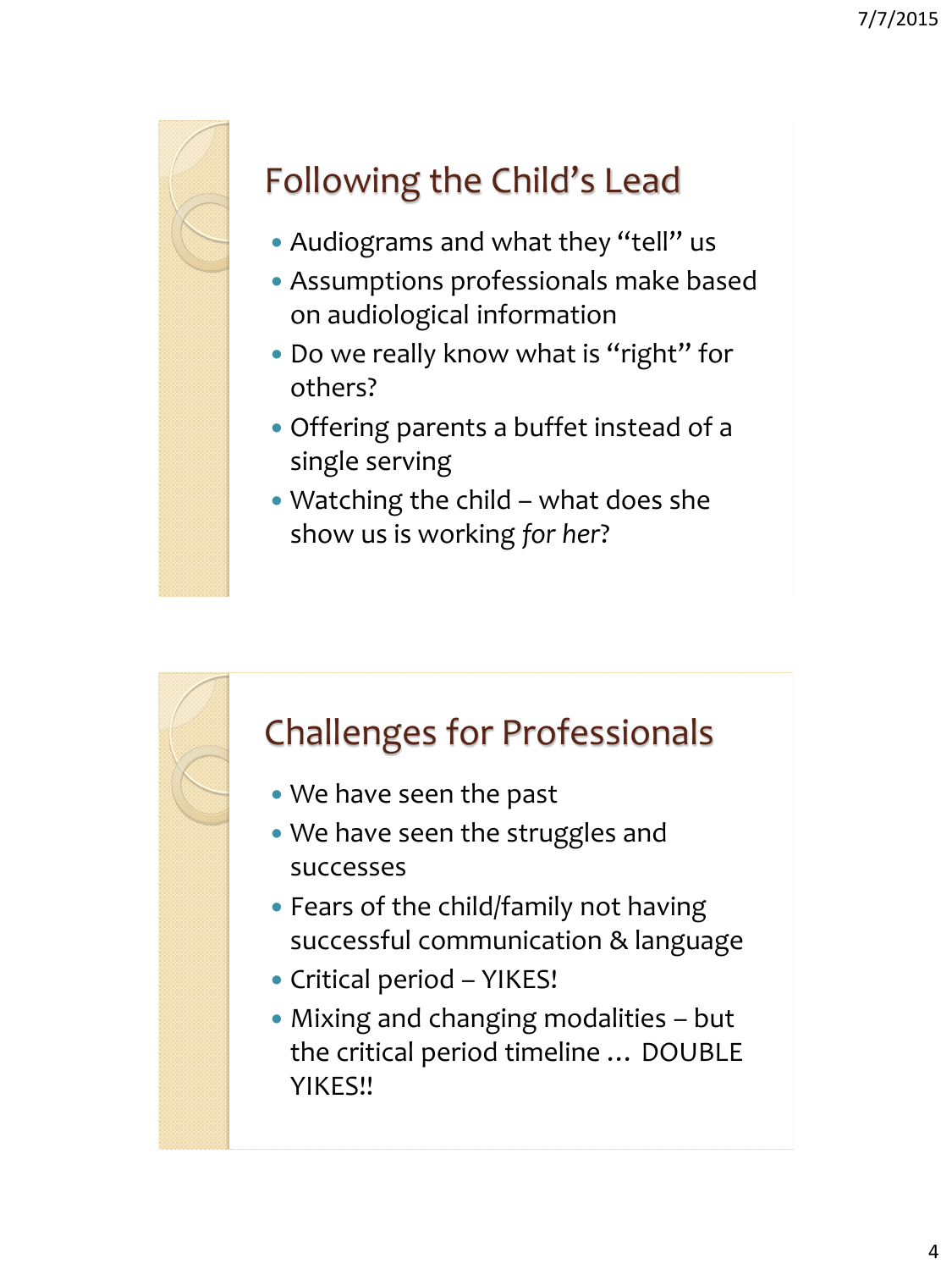

# Making an Informed Choice

- Choices are personal and individual
- Every child and family is different so each choice must match each family
- Deciphering your child
- No "formula" for communication choices
- Parents need personal investment in finding what works for their child
- Using multiple modes will not cause a deficiency in another mode (eg., sign does *not* slow or limit speech production)



- Should occur during re-evaluation of communication/language development
	- Typically every 3-4 months
- What has worked? What is still a challenge?
- What are we seeing from the child
- Does the family want to consider adding or making changes to communication mode(s)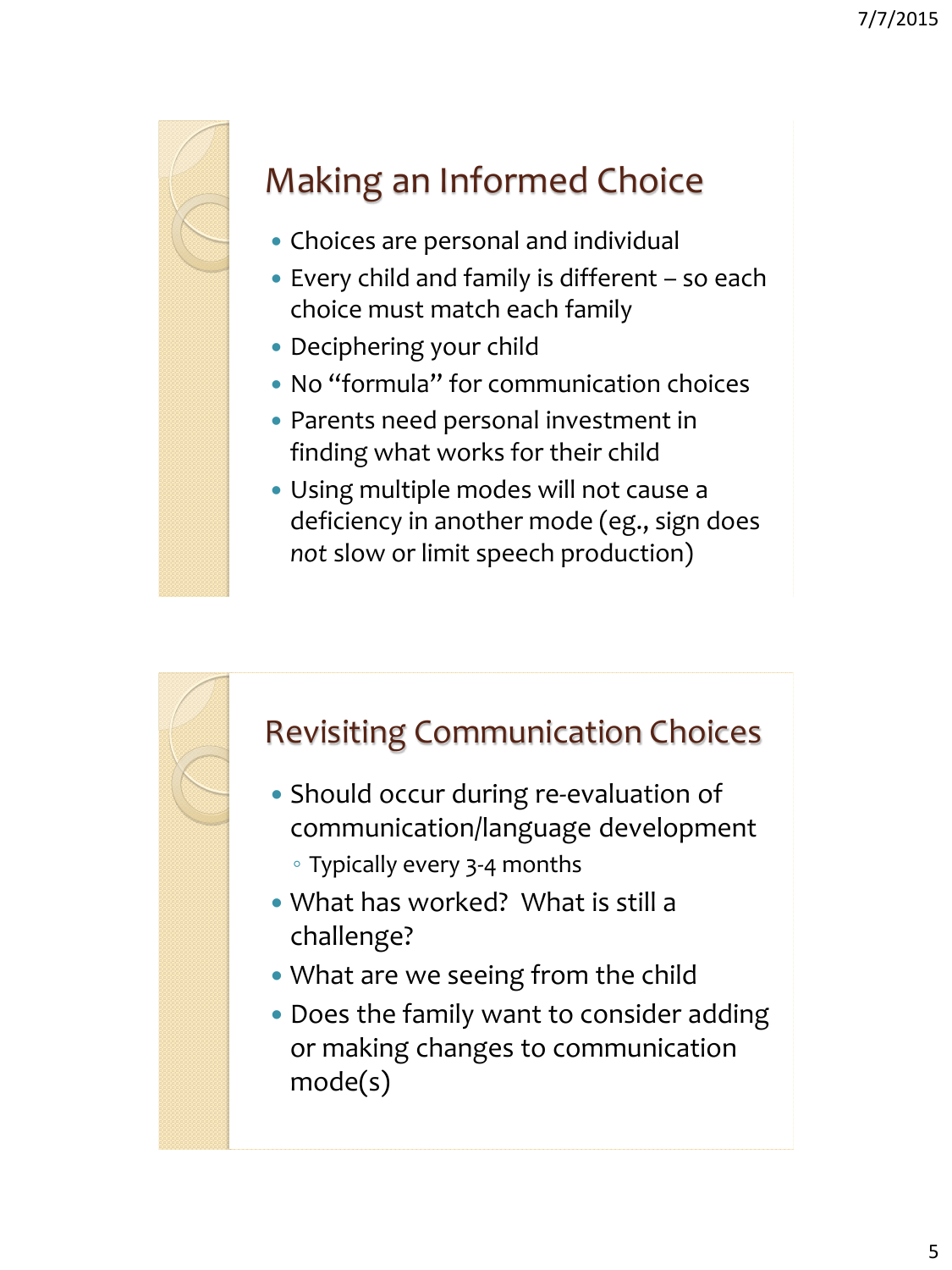### The Internet and the "Helpful" Outsider Opinion

- Parents are going to research information on the internet
	- Offer guidelines for vetting internet info
- Biased versus unbiased information
- It worked for us it will work for you
- The doctor who "knows" it all

### DHH with Additional Disabilities

- All parents want children to develop typically
- Some parents desire a communication mode that is inappropriate for the child
	- Parents want speech but child has trach and no Passy-muir valve
	- Parents want sign but child has significant motor challenges
- Unbiased and *realistic* information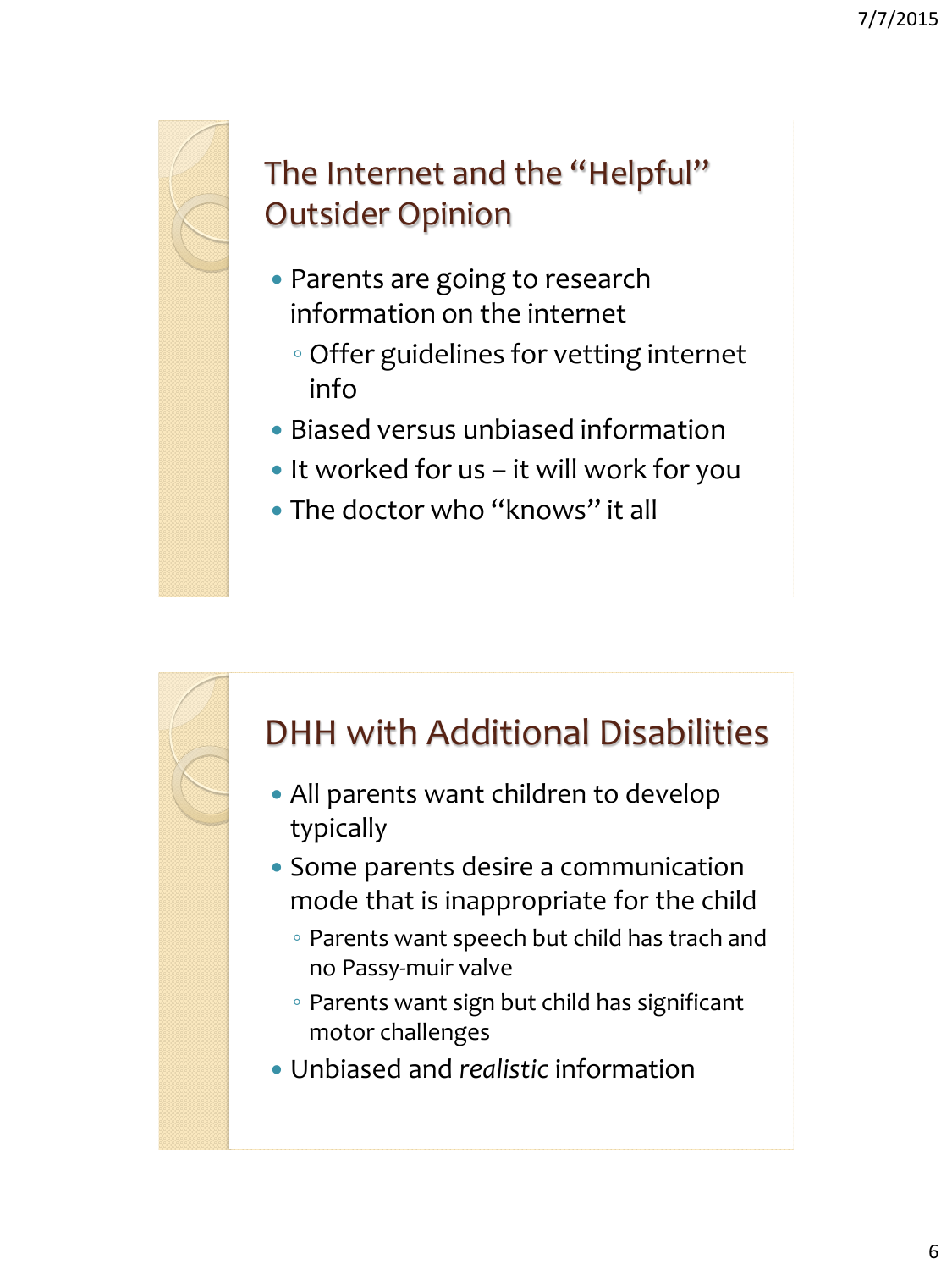

# Your Opinion as an "expert"

- Parents don't know what they don't know
- Many times will depend on ECI team & DHH teacher to "help" them decide
- Our opinions and experiences with other families are NOT relevant
	- Remember: Each family and child is different and each choice is individual
	- Our prior experiences can help parent trust our "expertise" – just remember outcomes will not be the same



### 7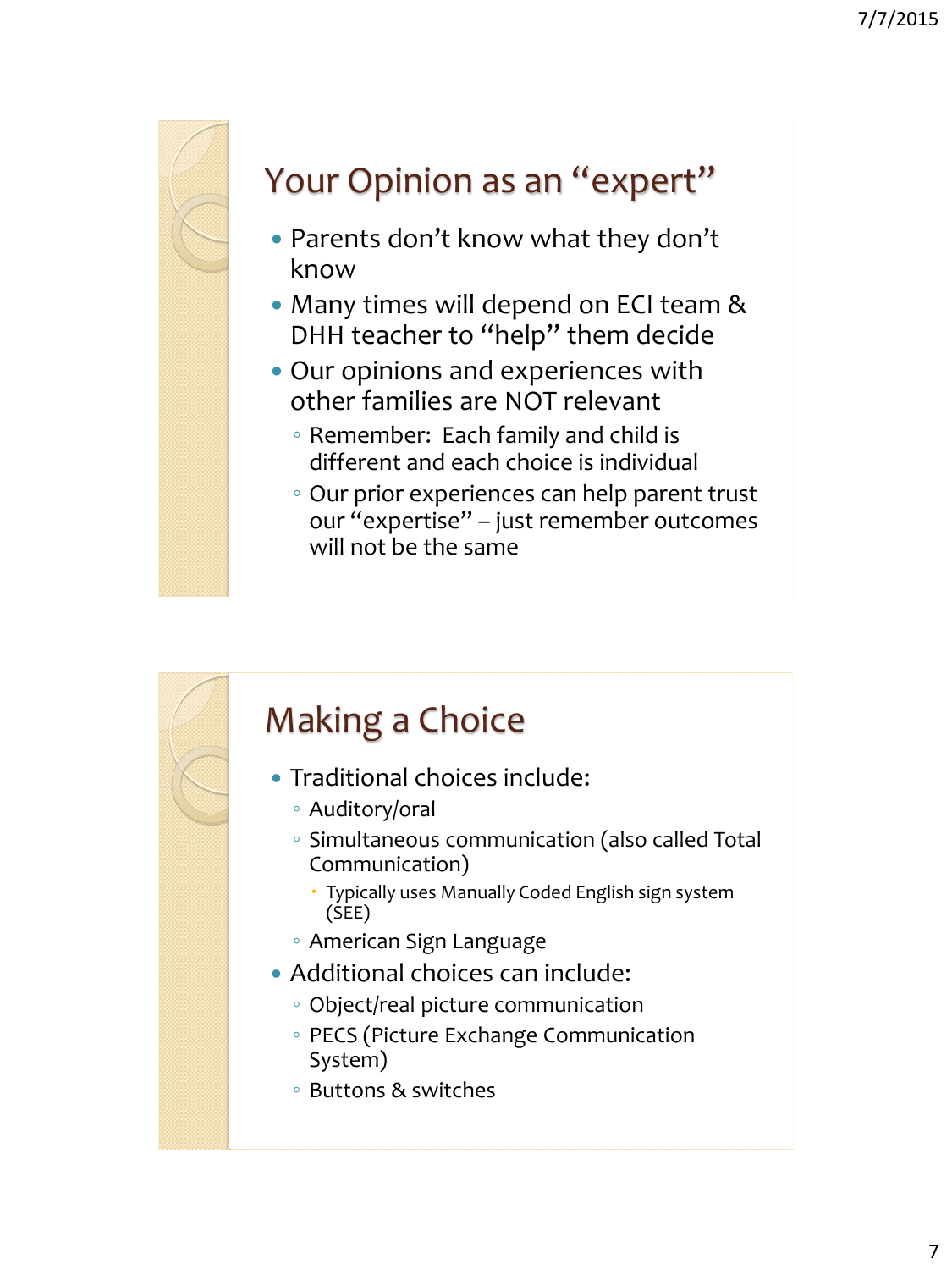

## Cued Speech

 For our upcoming scenario, we will be discussing a speech support called "cued speech." Cued speech uses 8 handshapes in 4 locations near the mouth to help DHH children see syllables that they may struggle to hear.

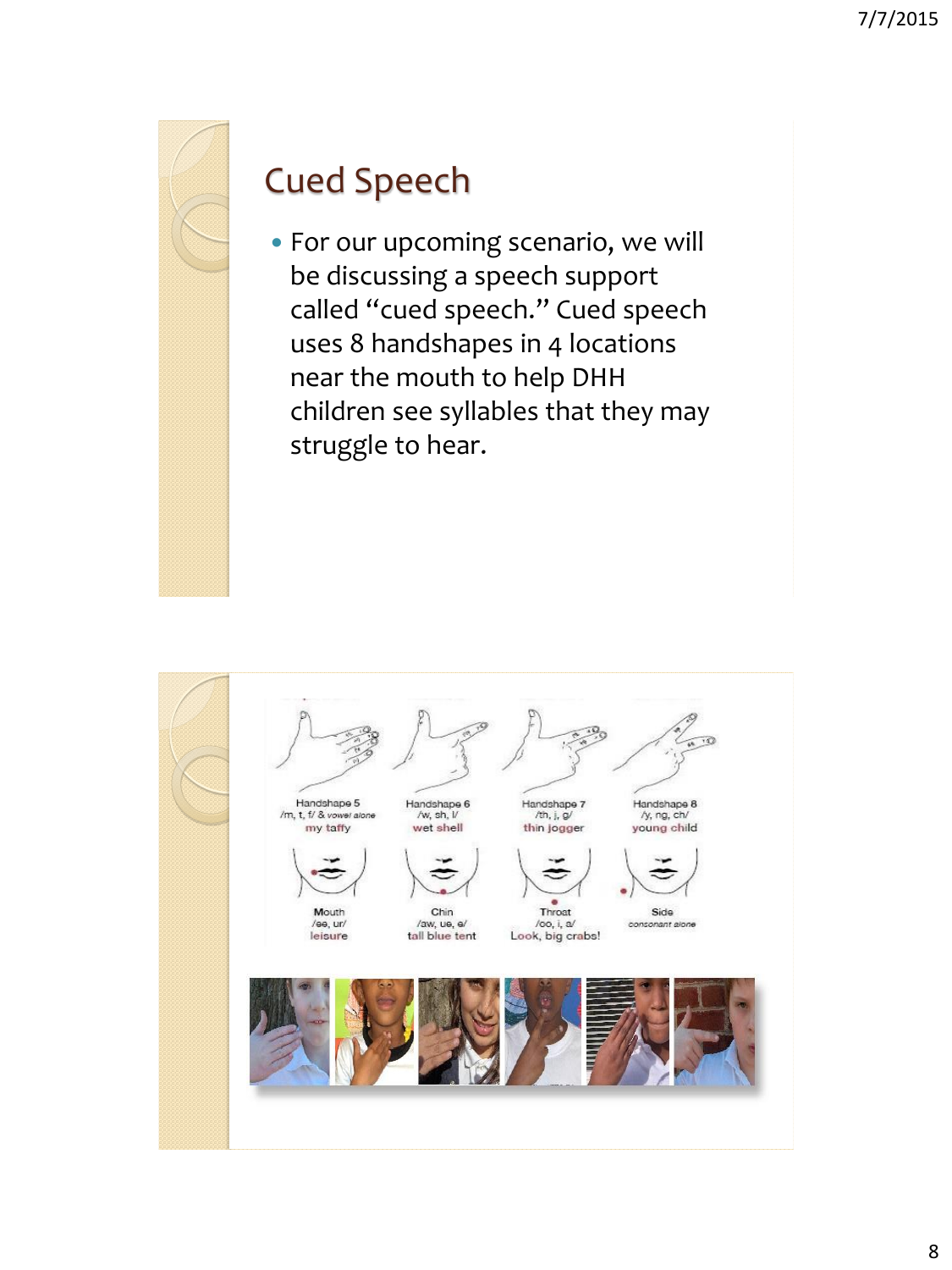

### They Chose WHAT?

• Scenario: The DHH teacher gave a parent unbiased information about communication options. The child has a severe to profound hearing level and has hearing aids. With hearing aids the child has ability to hear speech, but will miss several sounds. The mother considers everything, and then decides she wants to focus on spoken language with cued speech as a support. She wants all service providers to use it. You do not know cued speech and really don't know how it works. Your caseload is huge and you have limited time as it is. What do you tell this parent?

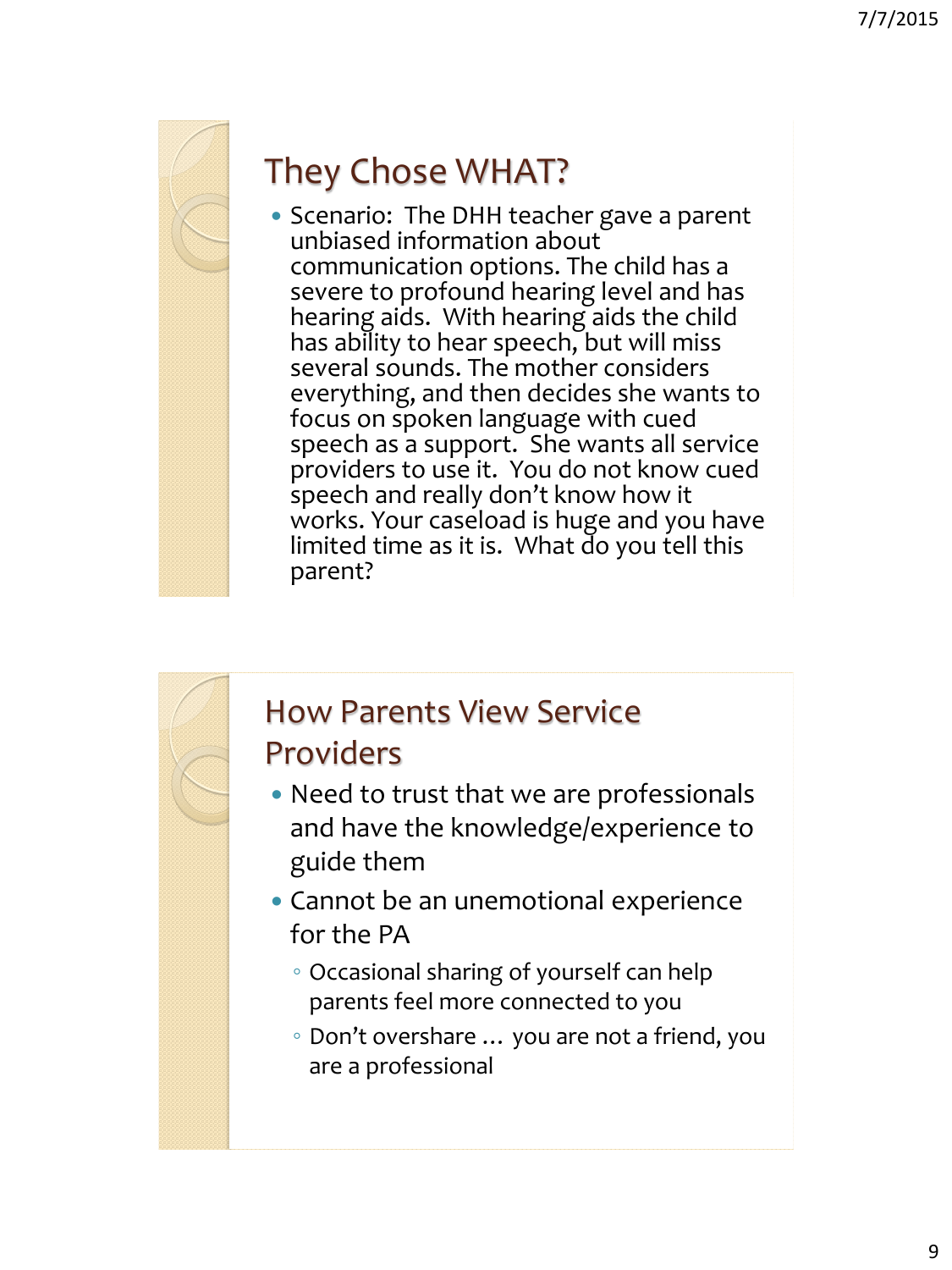

# ECI Service Providers

- Never assume anything always have your DHH Parent Advisor on speed dial
- Don't immediately offer things you read or that have been shared with you
	- Check with the DHH PA to ensure info is unbiased
- Early Intervention is a team event
	- None of us can work in isolation and expect success from the child/family
	- Need to ensure all team members are working to support all goals as much as possible



**Anytime the chosen method(s) is not working or is no longer working for the child**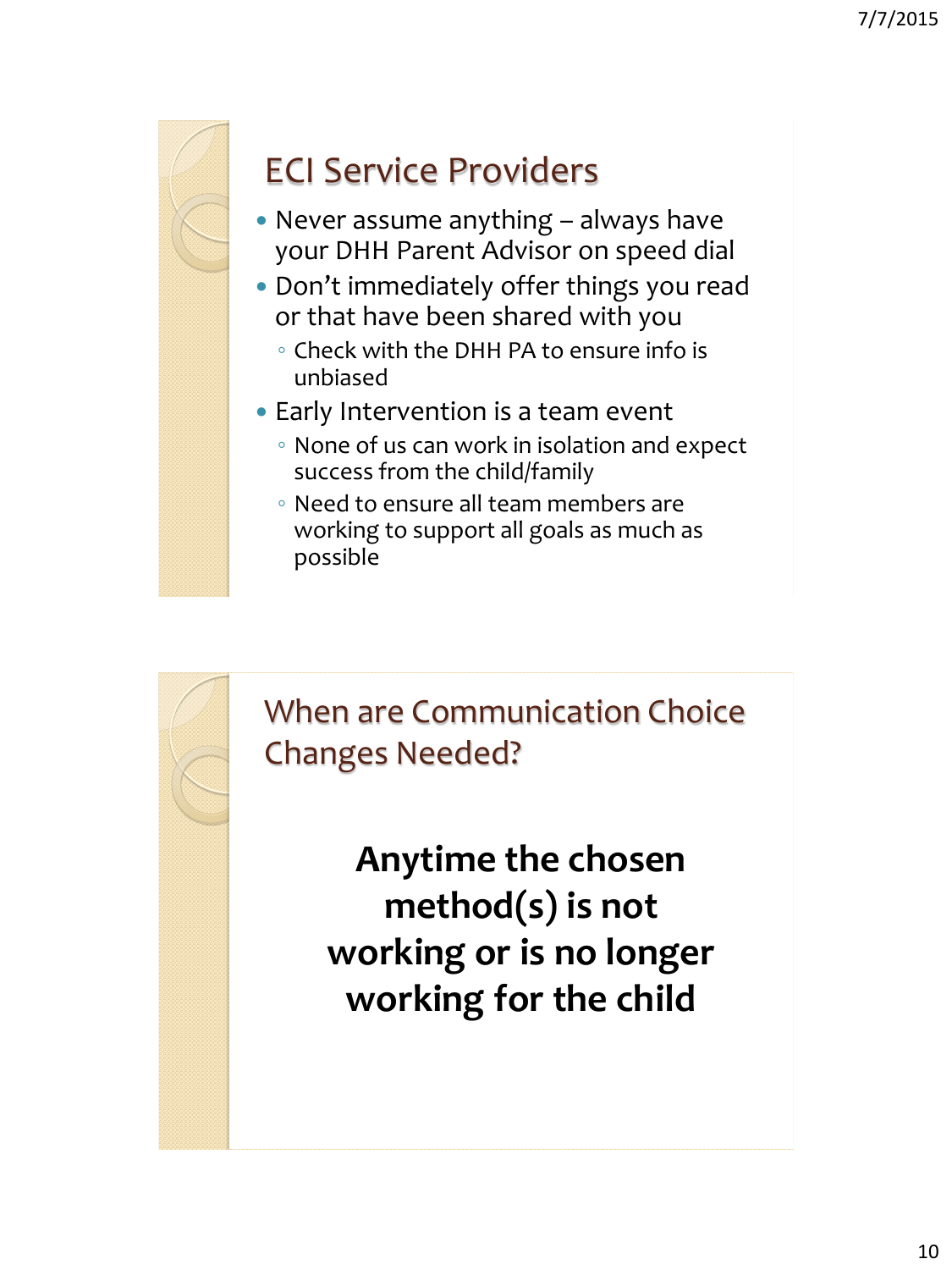

# IFSP becomes the IEP

- IFSP requires that:
	- Parents make decisions and are part of the plan
	- Parent decisions re: communication and language are respected and adhered to
- $\bullet$  IFP:
	- Focuses solely on the child
	- Language/communication options may be limited by what deaf ed program offers
	- Parent input is always solicited, but many ultimate decisions are out of parents hands



- Part of discussion for parents can include info about LEA's offerings
- This is part of giving parents all information
- Potential impact of choices when child becomes school aged (including other districts that can support parent decision) should be discussed
- Parents should never feel pushed to accept communication mode of LEA
	- Their decision making rights are not limited by school options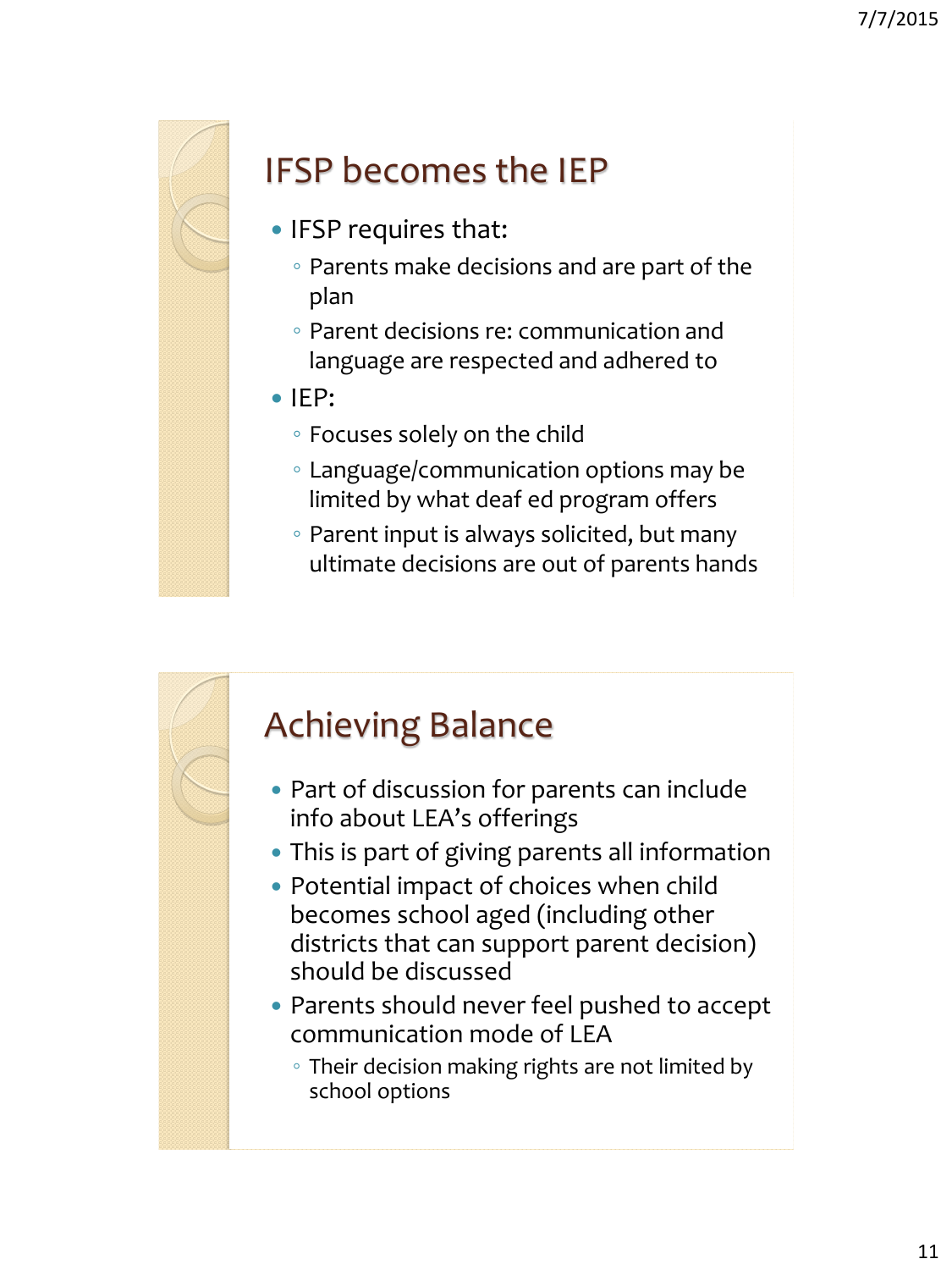

### Realism

- Having hard conversations
	- Limited or lack of progress
	- The need to consider changes when the parent is "married" to the original choice
	- Your child has clearly chosen spoken language as his preferred communication mode even though the family is deaf
	- Consider moving from signed/spoken language to objects/pictures due to cognition

### The Parent Ignores your Expertise

• Scenario: You have been working with a family for about 14 months. The parents chose auditory/oral communication for their child. The child was fit with hearing aids at 4 months. However, the child is now 18 months old and is only able to produce single syllable "ba" or "ma." She cannot imitate other speech sounds and shows no interest in talking. She appears to be very visually oriented, and you think that adding sign could help her make better progress. The parent was told early on that signs will stop speech development, so the parent refuses to add hand gestures. How do you handle this situation knowing that this child is losing valuable language time every day?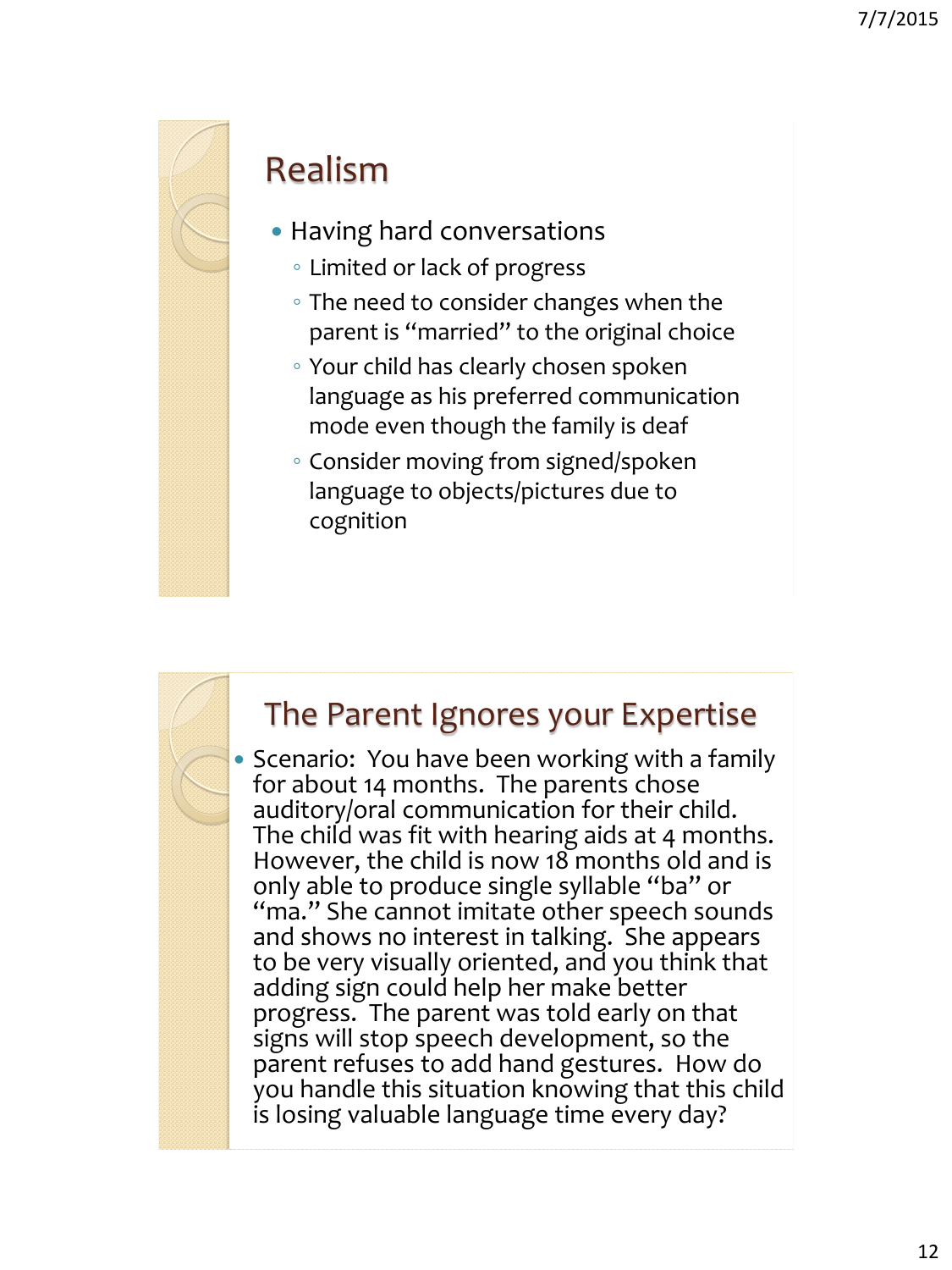

### Unbiased Information

- Here are some places that a family can find researched, unbiased information on DHH:
	- Boys Town [https://www.boystownhospital.org/hearingservice](https://www.boystownhospital.org/hearingservices/childhoodDeafness/Pages/default.aspx) [s/childhoodDeafness/Pages/default.aspx](https://www.boystownhospital.org/hearingservices/childhoodDeafness/Pages/default.aspx)
	- Hands & Voices
		- Texas <http://www.txhandsandvoices.org/txhv/>
		- National <http://www.handsandvoices.org>
	- Education Service Center Region 11, Statewide DHH <http://www.esc11.net/domain/118>
	- Educational Resource Center on Deafness (ERCOD) <http://www.texasdhhresources.org>
	- *The Book of Choice*, edited by Leeanne Seaver